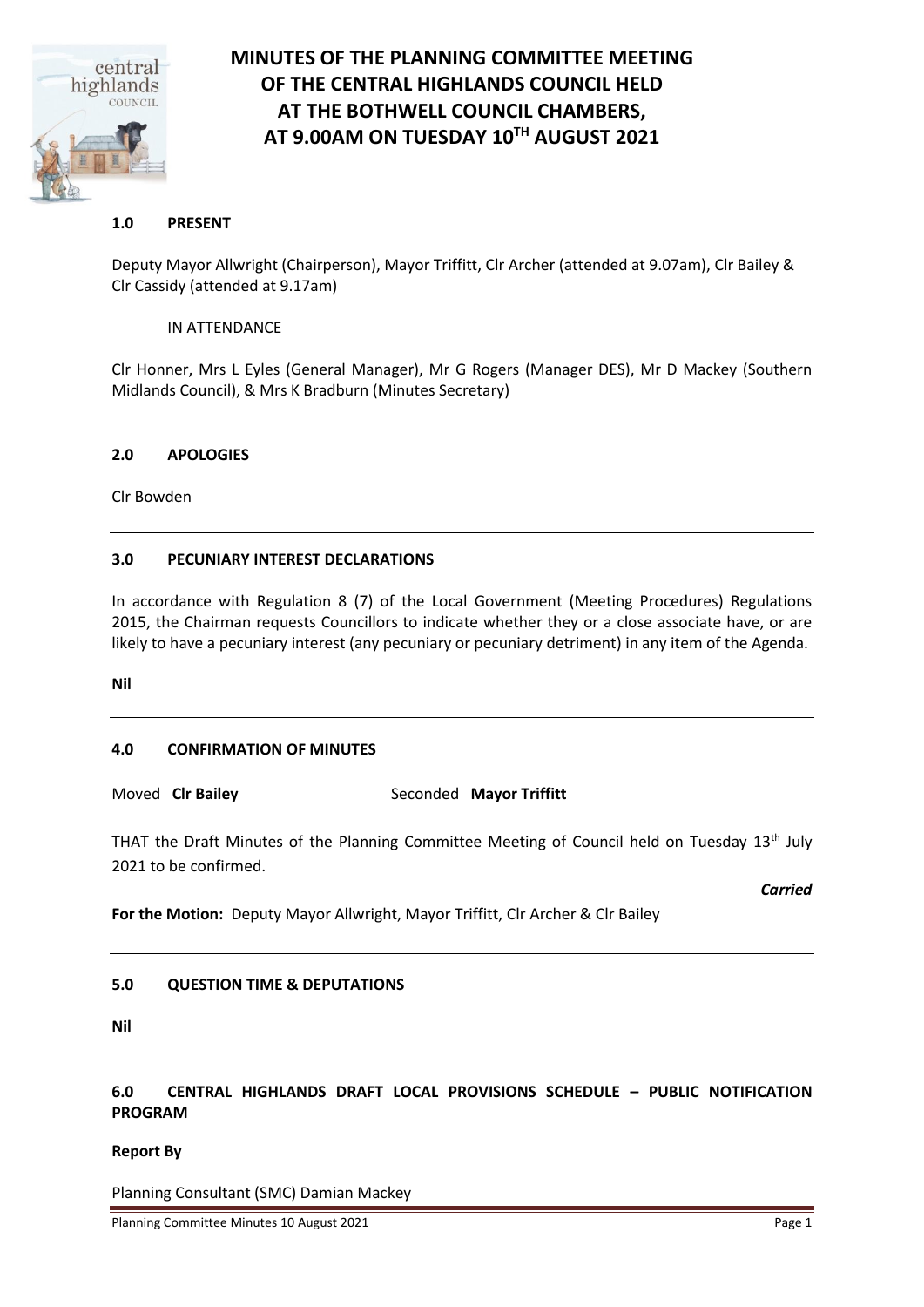## **Purpose**

The purpose of this report is to determine the public notification program for the Central Highlands Draft Local Provisions Schedule (the draft LPS).

# **Background**

The Tasmanian Planning Scheme will consist of the LPSs from individual Councils and the State Planning Provisions (SPPs).

As Councillors are aware, over the last two years Central Highlands has been working to get its draft LPS into a form that the Commission is prepared to endorse as suitable for public exhibition, attempting to negotiate through a number of issues of contention.

The Commission has now moved the process to the next stage by issuing the formal Notice under Section 35B(4) of the *Land Use Planning & Approvals Act 1993*, directing Council to publicly exhibit the draft LPS (see attached). The public exhibition period is to commence on Monday 23 August and run for 60 days.

At the July Planning Committee meeting and the following Council meeting, Council considered the Section 35 Directions Notice from the Commission formally directing Council to make certain modifications to its Draft LPS prior to public exhibition. Council also considered subsequent changes to its *Supporting Report*, particularly to elaborate on matters where the Commission directed amendments to be made contrary to Council's views as the local Planning Authority. The Supporting Report will be placed on public exhibition alongside the draft LPS.

As set out in the attached correspondence from the Commission, once the public exhibition period is completed it will be Council's role to consider the matters raised in submissions received and determine a view on them, including whether the LPS should be amended as a result. The submissions and Council's views on them will then be forwarded to the Commission which will hold public hearings and, ultimately, make final determinations. The Minister will then declare the Tasmanian Planning Scheme to be in force in the Central Highlands municipal area.

Note that the Commission's correspondence points out that certain matters are essentially 'off limits' for consideration in this public consultation process. If Council receives submissions, or parts of submissions, that raise these matters, Council is to essentially declare them to be void. These matters can be generally divided into two categories:

- The State Planning Provisions, and
- Provisions declared to be 'transitioning' from the current Central Highlands Interim Planning Scheme 2015, (CHIPS2015).

The State Planning Provisions make up almost all of the written part of the draft LPS, being provisions that are standardised across the whole State. They were subject to their own public exhibition process four years ago, which included public submissions and public hearings before final determination by the Commission. Understandably, they cannot be subject to the possibility of amendment as each local council area goes through the process of developing its LPS.

The provisions 'transitioning' from existing Central Highlands Interim Planning Scheme 2015 (CHIPS2015) also cannot be amended. When the government created the legislation to establish the Tasmanian Planning Scheme, it included the concept that many existing planning scheme provisions would be copied exactly into the respective LPSs. Changes are essentially only possible if necessary to make the existing provisions fit properly with the State Planning Provisions. The intent of this was, possibly, to speed the process of creating the Tasmanian Planning Scheme.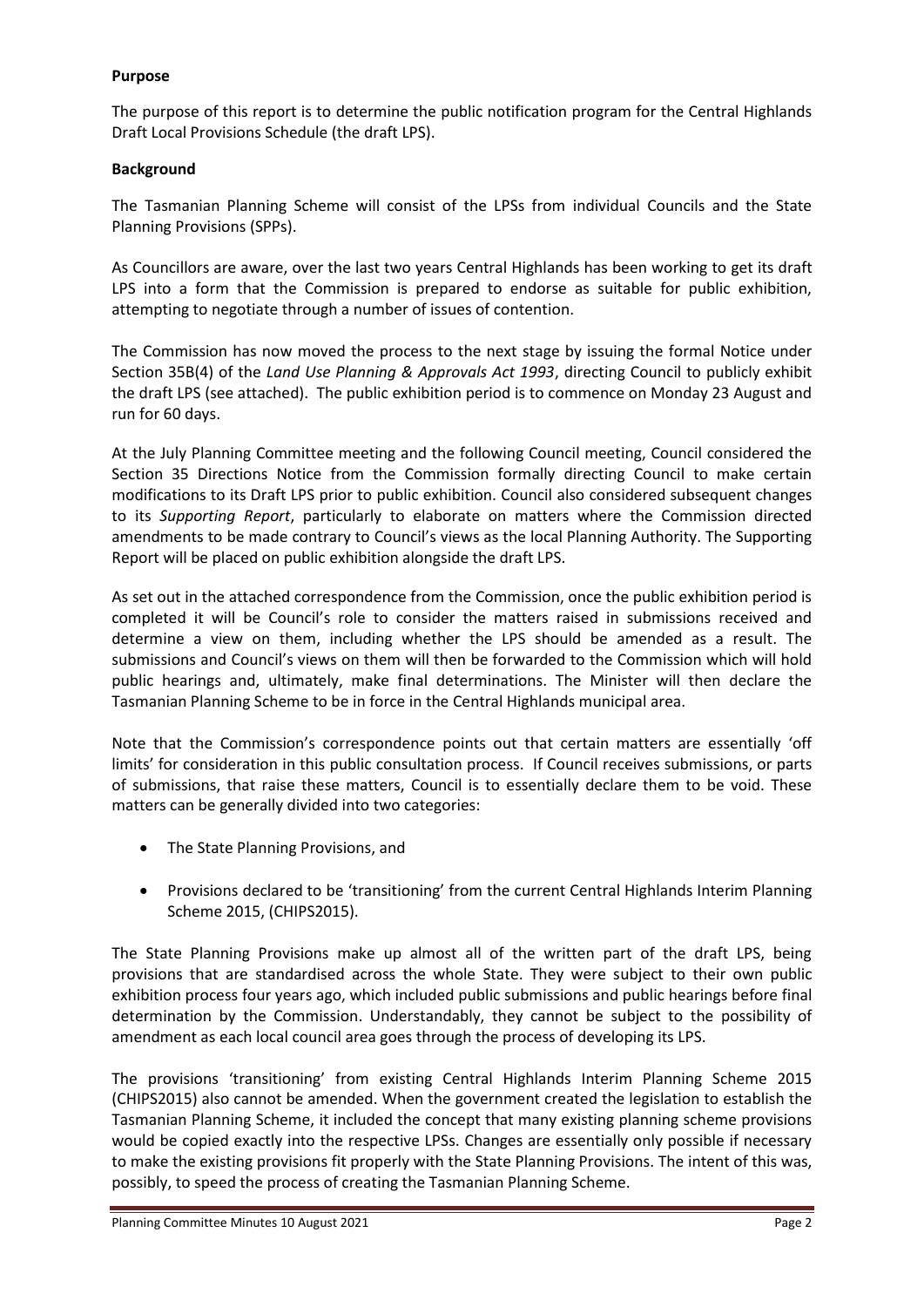The down side of the 'transitioning provisions' concept is that Councils have not been able to undertake 'scheme renovation', to amend the many minutia within planning schemes that have become unnecessary, irrelevant or, in some cases, detrimental to appropriate development. Such changes are generally too insignificant to justify the expense of full-blown planning scheme amendment processes and Council planners have generally looked forward to whole-scheme reviews to fix them in an efficient and cost effective manner. Unfortunately, Tasmanian Councils have not been able to undertake scheme renovation for, in some cases, decades, as the previous regional planning reform process similarly did not allow for such changes.

Central Highlands has several matters that have been caught in this dilemma, such as Council's desire to remove a redundant attenuation buffer area from around the decommissioned sewage treatment ponds at the Great Lake Hotel.

# **The Lake Meadowbank Specific Area Plan.**

The Commission is of the view that the Lake Meadowbank Specific Area Plan (SAP) should be a 'transitioning provision'. Central Highlands, as the local Planning Authority, is of the view that certain modifications ought to be made to it. For example, for the recognition and protection of the important Aboriginal heritage sites around the lake. However, even one modification would tip the SAP from being a 'transitioning provision' to an entirely new provision and therefore subject to the requirement for full justification under the planning legislation, including whether the SAP should exist at all.

The Commission has, so far, not been satisfied with Council's rationale for a modified Lake Meadowbank SAP, or even that it should exist at all. As per the attached corresponded, the Commission has determined to subject the SAP to an 'Outstanding Issues Notice'. This means it is not officially part of the Draft LPS but will be publicly exhibited alongside it, and members of the public may make submissions in regard to it.

The issues around the proposed modified Lake Meadowbank Specific Area plan are set out in the Supporting Report.

# **The Spatial Extent of Heritage Places.**

It was Council's intention to include the CHIPS2015 Heritage Places in the Draft LPS but with their spatial extents modified to match the revised spatial extents of the equivalent listings on the Tasmanian Heritage Register. The THR listings have been systematically revised by the Tasmanian Heritage Council over the last 20 years to delete the extensive areas of land that were added to the listings 'overnight' when the THR was created in the 1990s and their spatial definition was, for the first time, defined by the titles that were part of each country estate. This process arbitrarily cobbled together multiple titles containing many hundreds of hectares of land into each listing.

The Tasmanian Heritage Register listings have mostly been corrected within the Central Highlands area and Council's intention was to simply to align the equivalent planning scheme listings. It had intended to request the Minister to allow an amended heritage list under Schedule 6, Clause 8D of the *Land Use Planning & Approvals Act 1993*.

There is over 3,000 ha of land currently encumbered by these unnecessarily large spatial extents. This represents a significant unnecessary and unfair encumbrance on future development of these titles.

As an adjunct to the above, it should be noted that it has been Council's long-held policy to only list those places that are also listed on the THR. In other words, there are no local-only listings.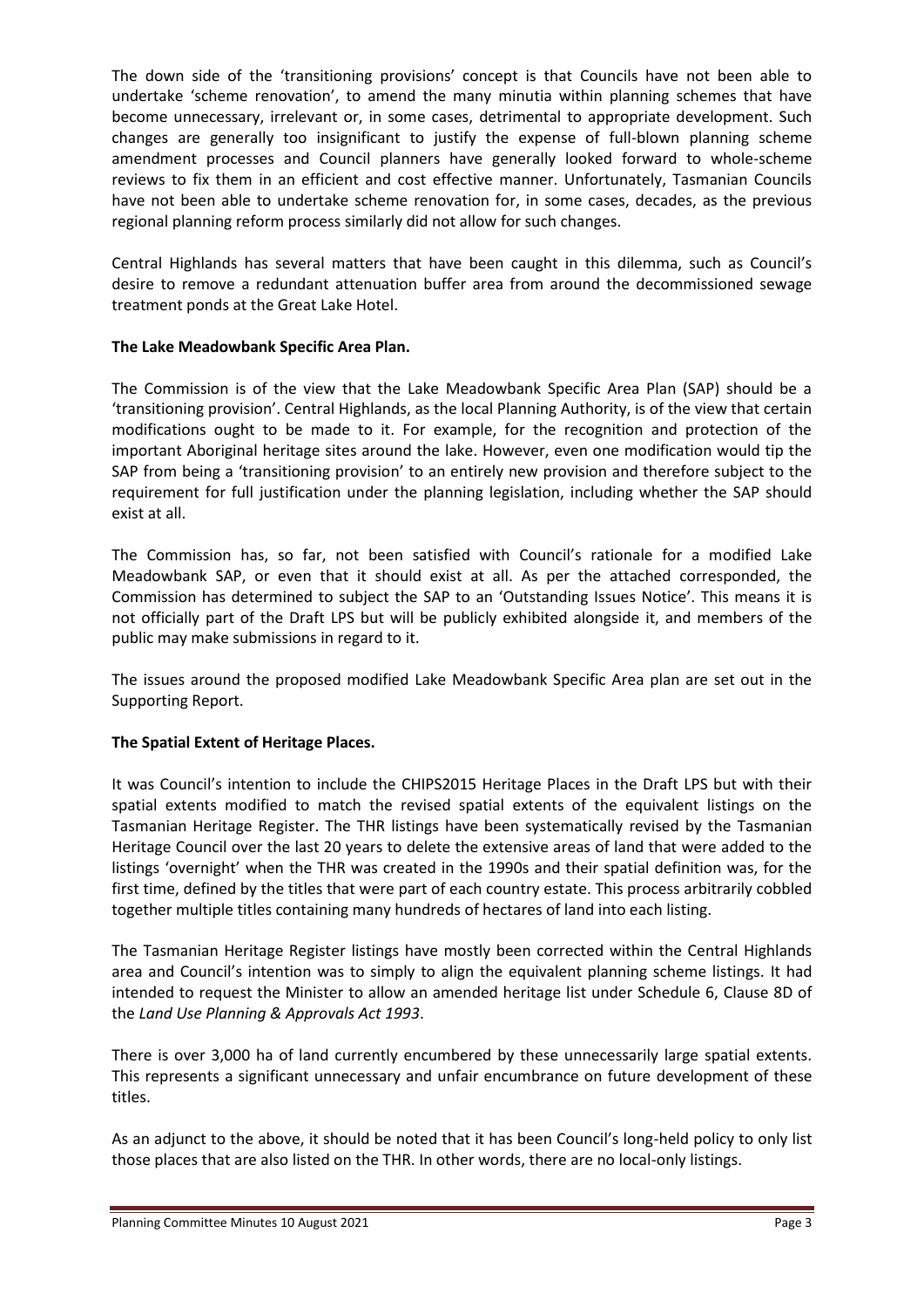The Commission has advised that the current heritage place list in the Central Highlands Interim Planning Scheme 2015 must be directly 'transitioned' into the LPS without any amendments to remove superfluous titles. Any amendments to any one place on the list would mean the entire list would need to comply with the new information requirements for listed places. This would involve Council engaging a suitably qualified person to create full data sheets of all listed places, (whether their spatial extent was amended or not), including a detailed description and list of heritage values, etc. for each place. This would take considerable time and financial resources, and Council was not prepared to pursue this course of action. It would have delayed the public exhibition of the draft LPS by around one year and would have essentially just duplicated the professional heritage assessment process already undertaken by the Tasmanian Heritage Council. In other words, Council judged this to be an imprudent use of Council time and money.

Council then adopted the position that, if the listings cannot be amended to remove superfluous titles and thereby align with the Tasmanian Heritage Register, then it would prefer that the listings be removed entirely. It formed this view noting that all listings are also on the THR and therefore their heritage values will remain protected by the State heritage-protection system.

# **PUBLIC EXHIBITION**

# **Minimum Requirements:**

The attached correspondence from the Commission sets out the minimum requirement for the 60 day public exhibition process. These are:

- Advertising twice in the daily newspaper. The form and content of the notice is specified.
- Making the draft LPS available for viewing and downloading on Council's website. (PDF documents of the ordinance and the maps). The Commission will also make these documents available on its website).
- Making a copy available for viewing at the Council offices.
- Notifying all Councils within our region and any neighbouring Councils.
- Notifying specified State agencies.

To comply with the above, Council will need to print at least one hard copy set of the ordinance and maps and have them available at one of its offices.

Council's supporting report will also be similarly available.

#### **Potential Additional Measures:**

In addition to the minimum public exhibition requirements, at recent meetings Council has discussed the following extra measures:

• Making the hard copy sets available at both the Hamilton and Bothwell offices.

The cost of this would be the cost of printing an additional set, which will be several hundred dollars.

• Making the maps available via an online interactive mapping tool, enabling members of the public to search properties, see what the proposed zoning is and turn the overlay layers off and on, to see which codes apply. The TasMap and satellite photography layers will be able to be turn on and off, for locational information.

As Councillors will recall from the LPS workshops, the officially endorsed pdf maps cannot include certain locational information. In large rural areas like Central Highlands, this makes property location very difficult, if not impossible. The online mapping tool would solve this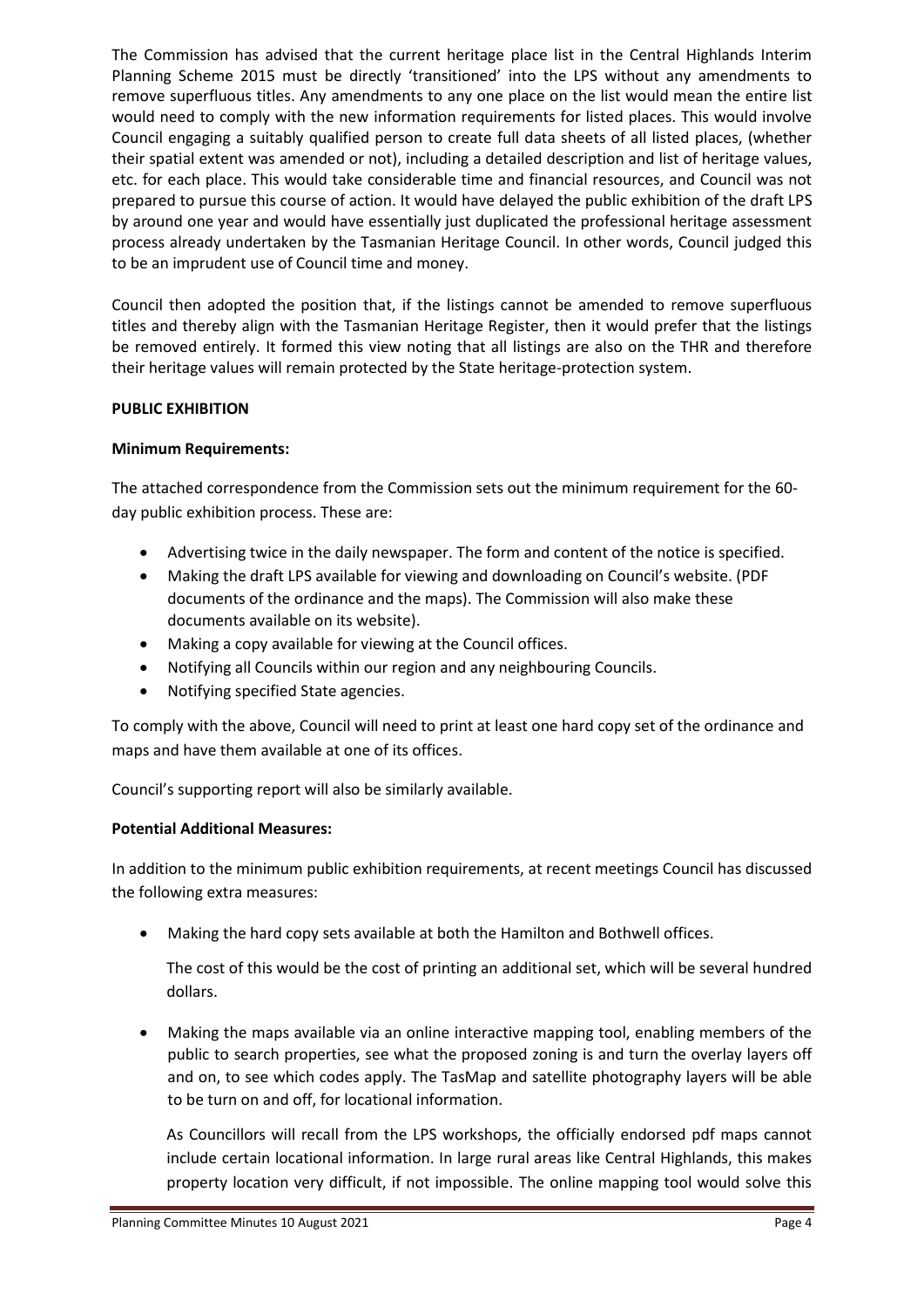problem, as well as make the mapping accessible to all with access to a computer and internet connection.

Council's mapping consultants, Insight GIS, have quoted the interactive mapping tool at \$3,250.00, excluding GST.

• A mail-out to ratepayers. The advertising period specified by the Commission does not coincide with a rates mail-out in which Council normally includes a newsletter. Therefore, a mail out regarding the draft LPS would have to be a 'stand-alone' process.

The contractors that put together Council's rates mailouts have quoted \$722.37 to produce a double-sided colour A4 flyer for each ratepayer. This does not include postage. However it is noted that some may be able to be emailed, thereby reducing postage costs.

• Information drop-in sessions. During the various public consultation processes involved in the development of the current Central Highlands Interim Planning Scheme 2015, public information 'drop-in sessions' were held at Council's Hamilton and Bothwell offices and also at the Miena community hall. These ran from around mid-afternoon to early evening, with a view to providing as many members or the community as possible the opportunity to call in. These would be staffed by Council's Special Projects Officer / Planning Consultant / Planning Officer who would be able to guide members of the public in terms of what is proposed for their properties, and other aspects of the draft LPS, and answer questions.

In anticipation of Council giving the go-ahead for this facet of the public exhibition program, the Council meeting rooms and the Miena hall have been booked for the following dates:

- $\circ$  Miena: Tuesday September 14<sup>th</sup>, 3:00pm to 7:30pm.
- $\circ$  Hamilton: Wednesday September 15<sup>th</sup>, 3:00pm to 7:30pm.
- o Bothwell: Thursday September 16<sup>th</sup>, 3:00pm to 7:30pm.

These dates are in the fourth week of the 60-day exhibition period. This should give Council sufficient time to advertise the whole process and make the general community aware of the process. It should also then leave enough time for people to formulate any submissions they may wish to make.

The cost would be the cost of the time of Council's Special Projects Officer, via the resourcesharing arrangement with Southern Midlands Council.

# Clr Cassidy arrived at 9.17am

#### **Points Raised by Committee**

- Clr Archer expressed his concern that Council are being directed to advertise when they still have areas of concern.
- Need to encourage people to view the draft Local Provisions Schedule and put in a submission if they have any concerns.
- Suggested the public exhibition of the draft Local Provisions Schedule be advertised on Council's Facebook page and flyers be placed in shops and local businesses.
- All advertising and material distributed should be made as simple as possible.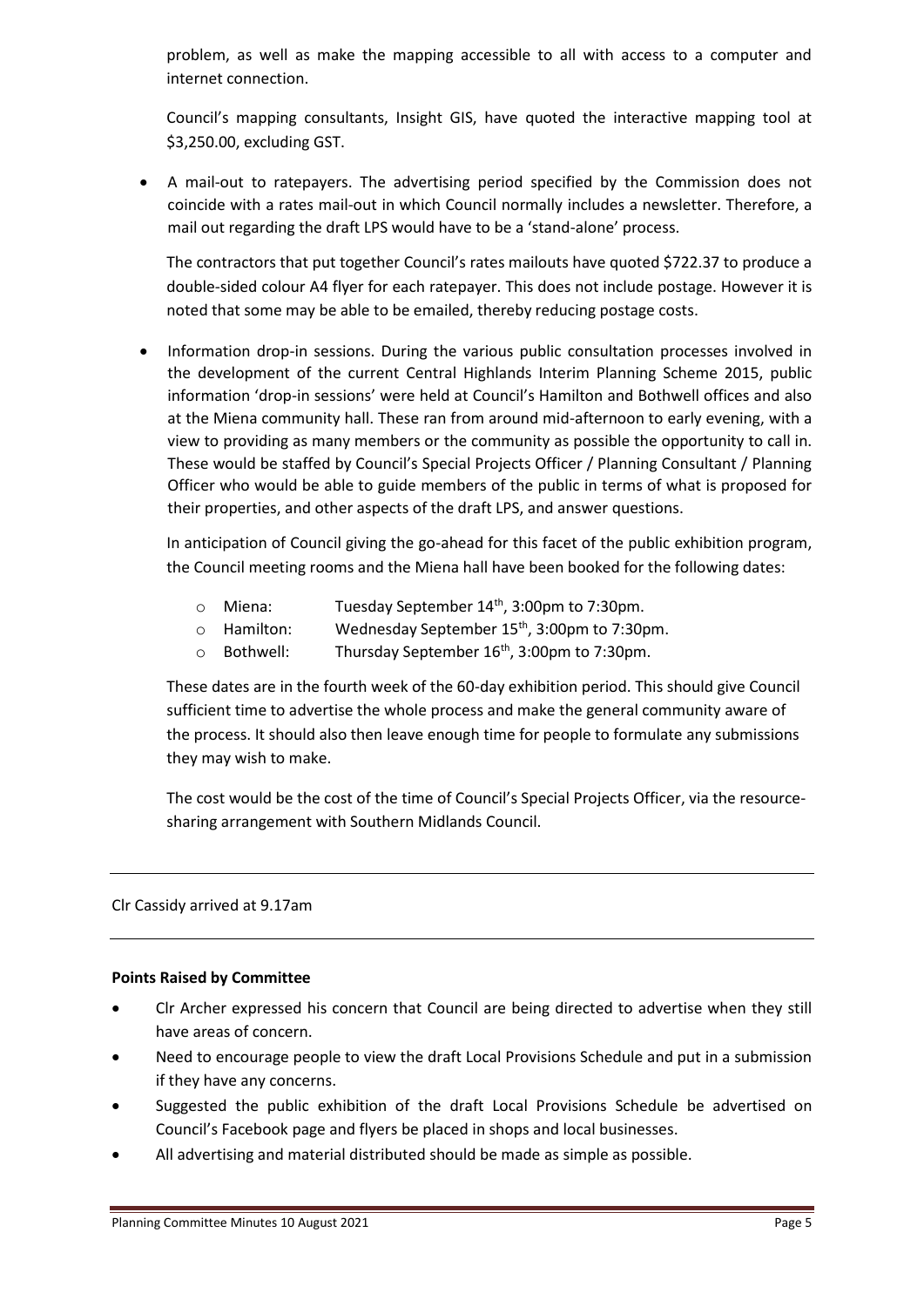- Clr Allwright suggested a Workshop be held for Councillors to highlight the areas of concern to Council.
- A sheet be prepared for distribution on "How to Make a Submission".

Clr Cassidy left meeting at 9.50am

#### **RECOMMENDATION**

**Moved:** Mayor Triffitt **Seconded:** Clr Bailey

**THAT** it be recommended to Council that:

- The 60-day public exhibition period for the Central Highlands Draft Local Provisions Schedule commence on Monday 23 August as directed by the Tasmanian Planning Commission.
- In addition to the minimum public advertising mechanisms required by legislation, Council institute the following:
	- o A hard copy set of the ordinance, maps and supporting report is to be available for perusal at both the Bothwell and Hamilton offices, (instead of just one).
	- o The maps are to be made available online via an interactive mapping tool, enabling members of the public with access to the internet to search particular properties and determine which zone and what code overlays are proposed to apply.
	- o Prior to, or in the first week of the advertising period, a colour, double-sided A4 flyer is to be posted and/or emailed to every ratepayer and also any local community group which might have an interest in land use planning matters.
	- o Local community information drop-in sessions are to be held, as follows:
		- **■** Miena: Tuesday September  $14<sup>th</sup>$ , 3:00pm to 7:30pm.
		- Hamilton: Wednesday September 15<sup>th</sup>, 3:00pm to 7:30pm.
		- Bothwell: Thursday September 16<sup>th</sup>, 3:00pm to 7:30pm.
- A Councillor workshop be scheduled either prior to, or soon after, the start of the public exhibition period (23 August) to consider and refine the key messages to be relayed to the community during the exhibition period. The date and time of the workshop is …… *(to be determined by Council)*.

**Carried 3/4**

**For the Motion:** Deputy Mayor Allwright, Mayor Triffitt & Clr Bailey **Against the Motion:** Clr Archer

#### **7.0 OTHER BUSINESS**

**Nil**